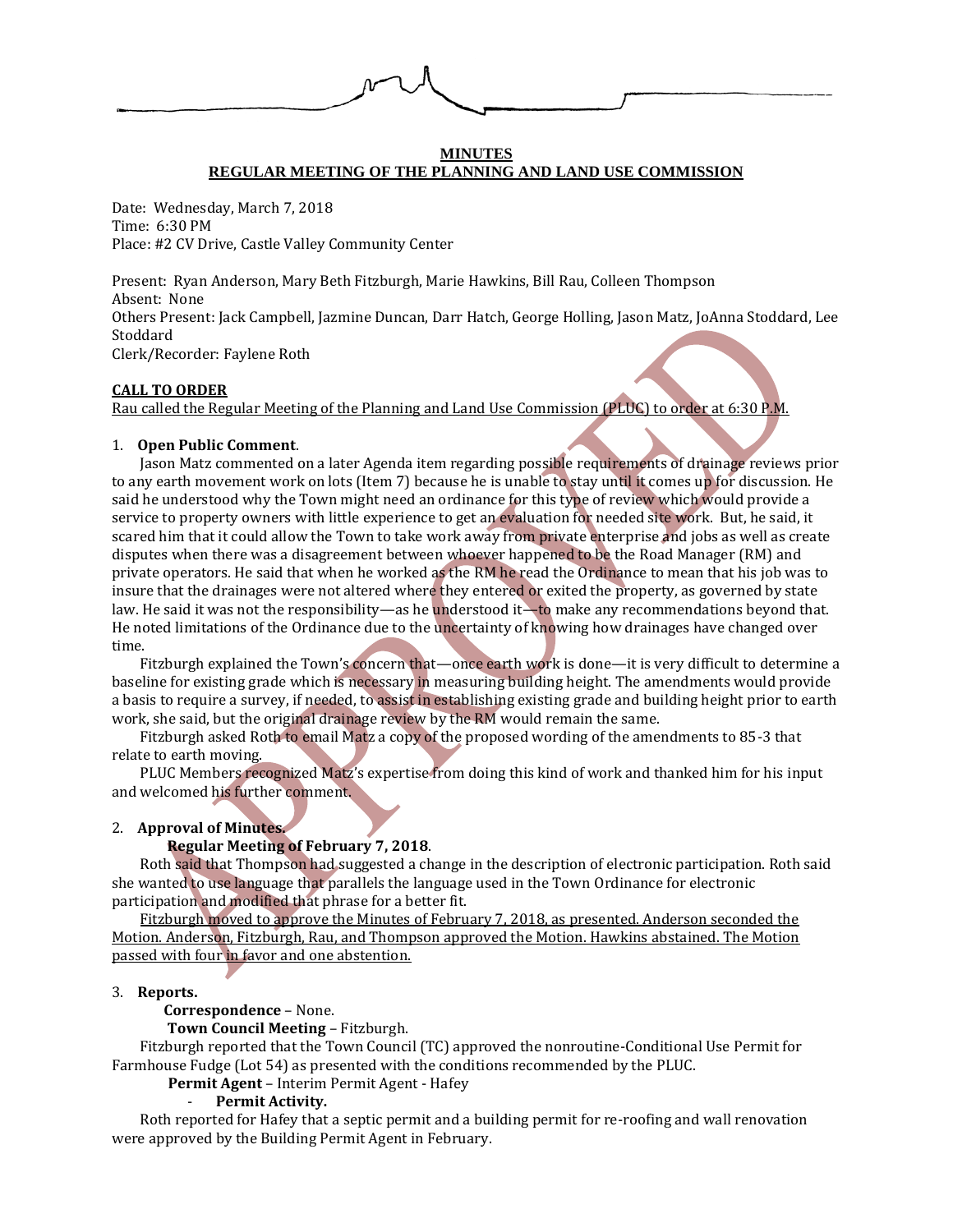

#### - **Updates on Recent Applications.**

Roth reported that James Bonny has renewed his Temporary Dwelling Permit on Lot 298 since construction on the lot will be delayed until later this year and wanted to be legal when visiting his property.

## **Procedural Matters**.

Rau reported that he will present at the April PLUC Meeting a broad outline of topics that were part of the last General Plan survey to provide a base for developing the next survey.

## **NEW BUSINESS**

4. **Discussion and possible action re: recommendation regarding the nonroutine building permit application for modifications to an existing permit for Lot 55.**

PLUC Members reviewed a history regarding this permit. Fitzburgh asked Holling if the revised floor plan submitted with this application would have the same workshop/storage use as labeled on the previous floor plan. Holling said the use would be the same and authorized the Town to transfer that use to the revised floor plan. She asked Roth to red line the floor plans with that labeling.

Fitzburgh moved to approve the nonroutine-Building Permit for Lot 55 for modifications to the existing garage and to change its use from garage/storage to garage/ storage and personal workshop, to add exterior stairs with no roof covering any portion of the stairs, to add separation walls, insulation, HVAC, electrical, plumbing, and a bathroom and that these improvements will be used for the owners' personal noncommercial and nonpublic use. Anderson seconded the Motion. Anderson, Fitzburgh, Hawkins, Rau, and Thompson approved the Motion. The Motion passed unanimously.

Arrangement was made for Holling to pick up the signed permit documents on Tuesday morning (March 13).

5. **Discussion and possible action re: approval of request for decommission and change of use for a temporary accessory dwelling for medical purposes on Lot 109**.

Hatch explained that he was living in the older single-wide trailer with an addition built onto it and had moved in a newer one for his parents to live in. He said the old trailer was designated as the Temporary Accessory Dwelling (TAD) in 1999 which would be removed from the addition—the addition would be retained as storage and work area. He said that the County eventually quit taxing the trailer as personal property and designated the trailer and addition as real estate—a single dwelling. He is asking to keep it as one unit and not have to tear it down. He proposes to remove the cooking facility and change its use to storage, work area, and guest bedroom in back.

Fitzburgh said that she has struggled with how to proceed with Hatch's request in a way that meets current laws. She observed that the PLUC's role is to apply the laws as written even if they disagree with them. She said that she has wanted for some time to re-write the Ordinance to allow a TAD to be decommissioned, in the same way that the ordinance allows for an older existing dwelling to be decommissioned so that a new home can be built to replace it.. She told Hatch that he had the option of petitioning the Town to change the Ordinance to allow this and that she would support it. She said that another approach would be for Hatch to ask the TC to interpret the existing Ordinance to determine if his request is legally possible. Fitzburgh explained that the PLUC will make a recommendation to the TC. She said that in her opinion, the documents clearly state that Hatch agreed to remove it, and she cannot see how the current ordinance or the documents signed in 1999 could allow for this request

Rau read from a signed and notarized affidavit from Hatch that describes his intent to remove the trailer.

Hatch explained that development of the TAD permit was new ground at the time. He said that the "Town did not know what it was doing" at the time and that "everyone jumped through hoops just to get the job done" and that now it is "coming back and biting us." Hatch said that common sense and fairness dictates that he should be allowed to decommission and change the use of the existing structure in the same way that a Temporary Dwelling can be decommissioned and given a change of use.

Hawkins suggested that this situation is so old it could be considered as grandfathered and allow the decommissioning to proceed. Fitzburgh said the TC would have to make that decision. Rau noted the need for consistency in how ordinances are interpreted. Fitzburgh noted an inconsistency in the current ordinance by describing the following scenario: what current Town regulations would prevent a property owner from removing a TAD from their lot for a short period of time, removing the facilities in the TAD so that it no longer qualifies as a dwelling, and then apply for a new building permit for an accessory building and moving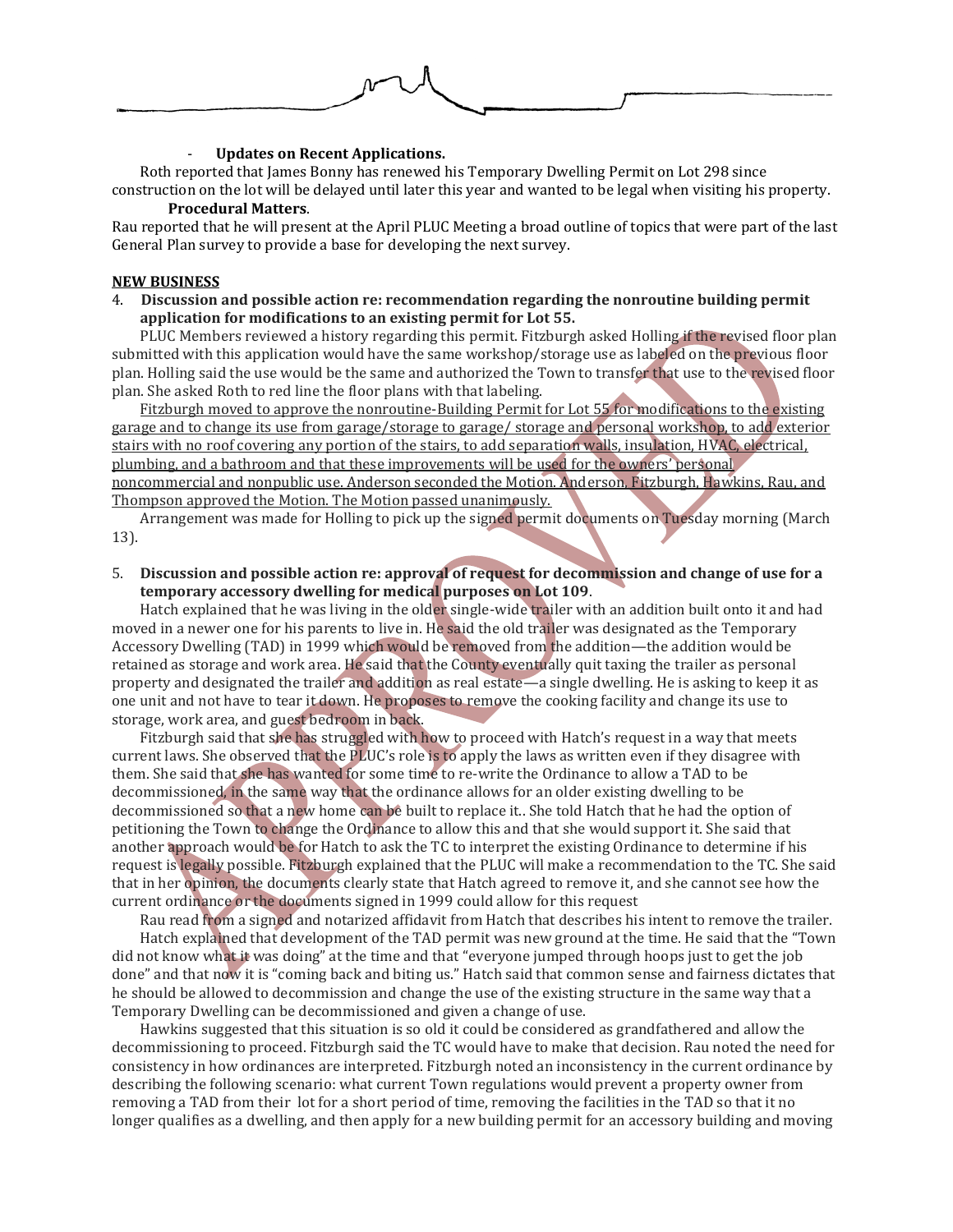

the same "decommissioned" structure back on to the same lot?. Rau said that a PLUC recommendation to the TC to interpret the Ordinance might provide the quickest resolution.

Hatch said that the TAD unit is on a permanent foundation and that it was at the time the TAD was permitted in 1999. He said the TAD ordinance was developed to meet his needs.

Fitzburgh observed that in 2010 seventy percent of Castle Valley residents were over 50 years of age. She noted that TADs may become more common here.

Campbell said that the point in developing the TAD 25 [actually 20] years ago was to provide capacity for people to care for their parent without the community filling up with single-wide trailers. Hatch replied that those who disagreed predicted that the TADS would lead to duplexes which would eventually lead to golf courses and observed that this has not occurred. Campbell suggested that might be because multiple dwellings have not been allowed.

Fitzburgh moved to recommend to the Town Council to interpret the Ordinance involving the Hatch's request and see what is possible regarding their request. Thompson seconded the Motion. Anderson, Fitzburgh, Hawkins, Rau, and Thompson approved the Motion. The Motion passed unanimously.

Mayor Duncan asked Roth to send Hatch's request and supporting documents to Town Council Members as soon as possible.

6. **Discussion and possible action re: recommendation of approval to Town Council regarding nonroutine-Conditional Use Permit Request to Lee Stoddard on Lot 177 to conduct art classes**.

Stoddard asked the PLUC to withdraw this request for a conditional use permit (CUP) now since he has married and moved to a different location in the Valley. He will resubmit another application at a later date if he wants to resume this activity.

7. **Discussion and possible action re: recommendation from Town Council to explore requirement of drainage reviews prior to any earth movement work on lots.**

PLUC Members agreed to let this item drop since it is currently addressed in amendments to be discussed in Item 8.

#### **UNFINISHED BUSINESS**

8. **Discussions and possible action re: amendments to Ordinance 85-3 regarding definitions of Dwelling and Temporary Dwelling; Chapter 3 Land Use and Appeal Authorities; Chapter 4 Permitted and Conditional Uses; Chapter 5 Building and Lot Requirements; Chapter 6 Noncomplying Buildings; Chapter 7 Variances and Appeals; and Chapter 9 Enforcement, Fees, Penalties and Fines (tabled).**

Fitzburgh moved to untable Item 8. Anderson seconded the Motion. Anderson, Fitzburgh, Hawkins, Rau, and Thompson approved the Motion. The Motion passed unanimously.

This draft includes page breaks for different sections so that when future updates are approved, we will only have to reprint the sections that are changed to save paper and printing costs. Proposed changes and discussion are listed below. Minor corrections for spelling, grammar, etc. are not listed.

Page 1 – date change in heading.

Page 2 – subsections created in Section 7.

Page 3 – improve definition of dwelling to include structure as well as building and to expand the use for human habitation to include "and occupied for living and sleeping purposes." It was suggested to add "eating, cooking, and sanitation" to match the IBC definition of a dwelling as used in Section 5.7.D. The intention is that it is a dwelling if you live in it even if it doesn't meet the definition. Discussion occurred about whether saying one kitchen allowed "per building per platted lot" was redundant. Fitzburgh explained per building was necessary to prevent two dwellings in the same structure; perhaps per platted lot could be deleted. In addition, yurts, teepees and other temporary structures are added as dwellings if lived in with the exemption that they can be used "occasionally by visiting family or friends of the lot owner or lawful tenant." Campbell questioned whether the definition would open the door to multiple dwellings by allowing a lot to have three buildings—one with a full kitchen and the others with sleeping and bathing quarters that might be used as separate dwellings. Anderson replied that a similar request had recently been denied. The need for definitions of canning and outdoor kitchens was proposed. Thompson suggested using the conditional use process for a canning kitchen. Campbell thought that where people cooked and ate was more important than where they sleep in determining multiple dwellings. It was suggested that satellite units would create greater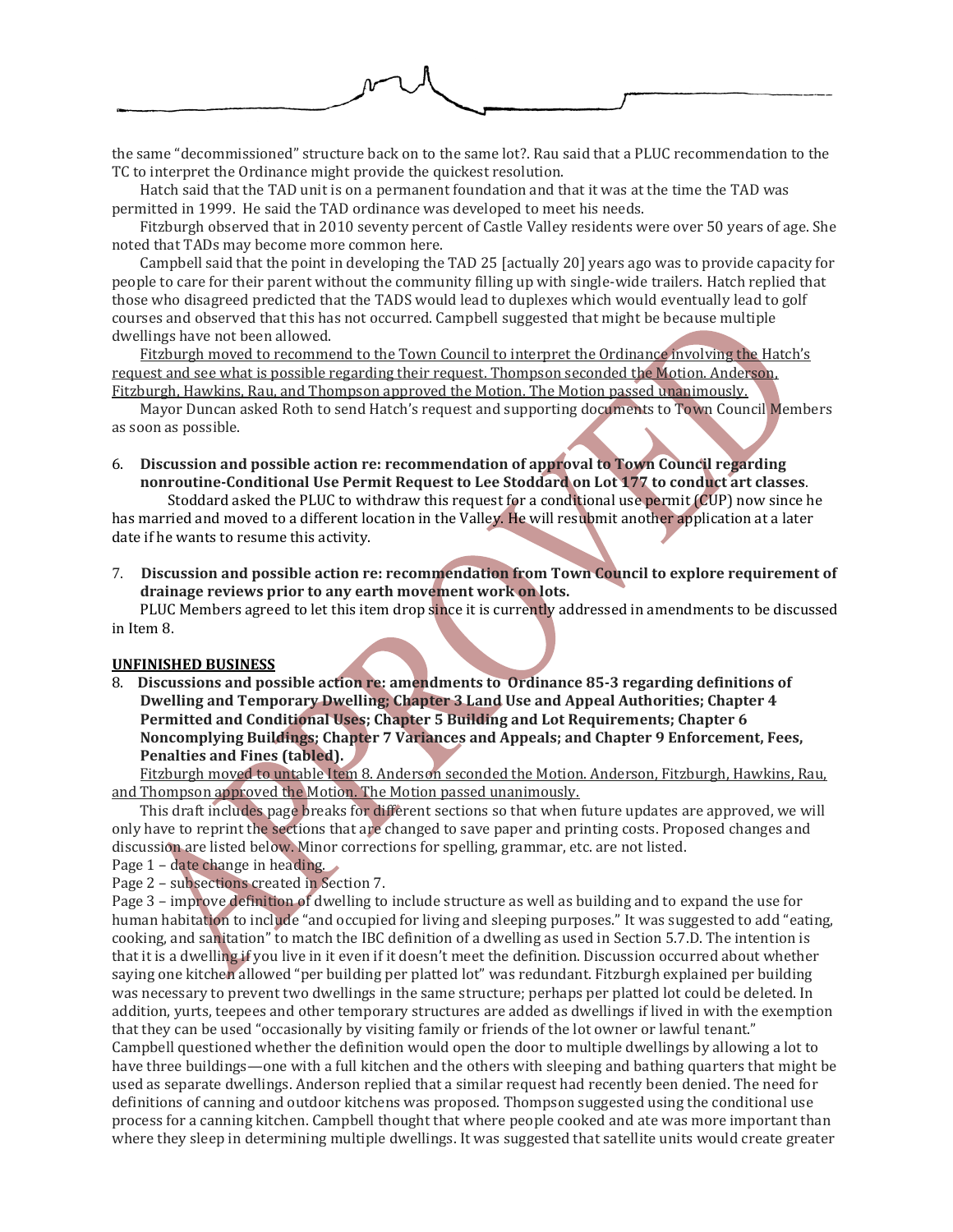impact on the septic system, but others thought it would be no different than the same number of bedrooms in a single structure.

Page 3 – add to definition of existing grade to require a determination by the Roads Manager or possibly a consultant to determine what qualifies as existing grade when recent earth work has been done.

Page 3 – remove ambiguity if measuring height when fill has been brought in to create a building pad. The amendment would measure height from the high point of the roof following a vertical line that extends below the vertical face of the structure to where it intersects existing grade if that is lower than finished grade. Page 4 – adds the phrase legally platted lot to the restriction of one dwelling per lot in the definition for temporary dwelling. Adds the possibility for family or friends to occasionally use the temporary dwelling to match the definition above for dwelling.

Page 5 – 3.1.1 Building Permit Agent: adds a qualifier from the definition of "Nonroutine" that requires the BPA to deem a permit application nonroutine if it requires "advice or other services…by professional parties to…evaluate its compliance…and its impact."

3.1.2 Roads Manager: add description of Roads Manager to act as Land Use Authority (LUA) to make determinations for drainage, existing grade and right of way encroachment. It was suggested that allowance could be made here for consultants, if needed.

3.1.3 Town Council: adds a description of the Town's existing authority to issue determinations regarding interpretation of Land Use regulations to resolve discrepancies or situations where the "text of a resolution does not provide definitive clarity."

Page 5/6 Planning and Land Use Commission: expands on changes made in last 85-3 update to spell out the different land use applications the designated LUA and appeal authority for each. If a routine-CUP is appealed, it authorizes PLUC to ratify the BPA determination and approval if the PLUC deems it was routine. If PLUC, upon appeal, determines the CUP to be nonroutine, they are authorized to review it and make a

recommendation to the TC. If PLUC, upon appeal, determines any other routine permit to be nonroutine, they are authorized to review and approve it.

Page 8 – Adds Appeal Officer as the appeal authority for drainage review determinations made by Roads Manager and for appeals of Land Use Application fees.

Page 10 – clarifies that nonpermanent CUPs may be deemed routine or nonroutine and that permanent CUPS are all deemed nonroutine which requires approval by TC.

Page 11 – 4.12. Temporary Dwelling Permits (TDP) Issued: designates only one temporary dwelling allowed per legally platted lot. Deletes earlier provision that allowed Town to discontinue issuing or renewing TDPs at will. Retains statement that TDP are nontransferable but adds the following: "New owners (of property) must apply for a new TDP for continued use. Permission shall not be unreasonably withheld as long as it complies with regulations."

Page 12 – 5.2 Setback Requirements: add authority for LUA to require a survey as needed to verify that setback requirements are met. Also requires above ground water cisterns and metal shipping containers to meet the same setbacks as required for buildings, solar structures, etc.

Page 13 – 5.5 Only One Dwelling Per Platted Lot: outlines the temporary use of a single temporary dwelling or an existing dwelling with a decommissioning contract when a new dwelling is under construction.

5.6 Approval Required for Lost Division: clarifies that lot line (boundary) adjustments that do not create an additional lot or that join two lots into one do not require Town review or approval but advises consultation with the Town to ensure that no new noncompliance occurs. Requires property owners to notify the Town when a lot line adjustment or property joining is made and to provide a copy of any surveys. Roth was asked to confirm that joining two lots together is considered a lot line adjustment in state code.

5.7.A All Buildings Must Be Permitted: may add something about moving a structure on to the lot. Page 13/14 - 5.7.B All Buildings Must Be Permitted: requires a drainage review by Roads Manager prior to any earth work as well as determining existing grade. Matz suggested that it might not be appropriate to identify some of these reviews as "drainage reviews." May include language about retaining walls and terracing.

Page 15 – 7.1 Variance: narrows and clarifies the definition and application of a variance and puts in language to encourage exploration of other remedies.

7.1.1 Parties Entitled to Seek Variance: redirects submittal of variance application away from Variance and Appeal Officer.

Page 16 – 7.1.3(6): narrows the scope of the resolution that the Variance and Appeal Officer can make—no temporary measures, minimum variance necessary to resolve the hardship, no unauthorized uses allowed.